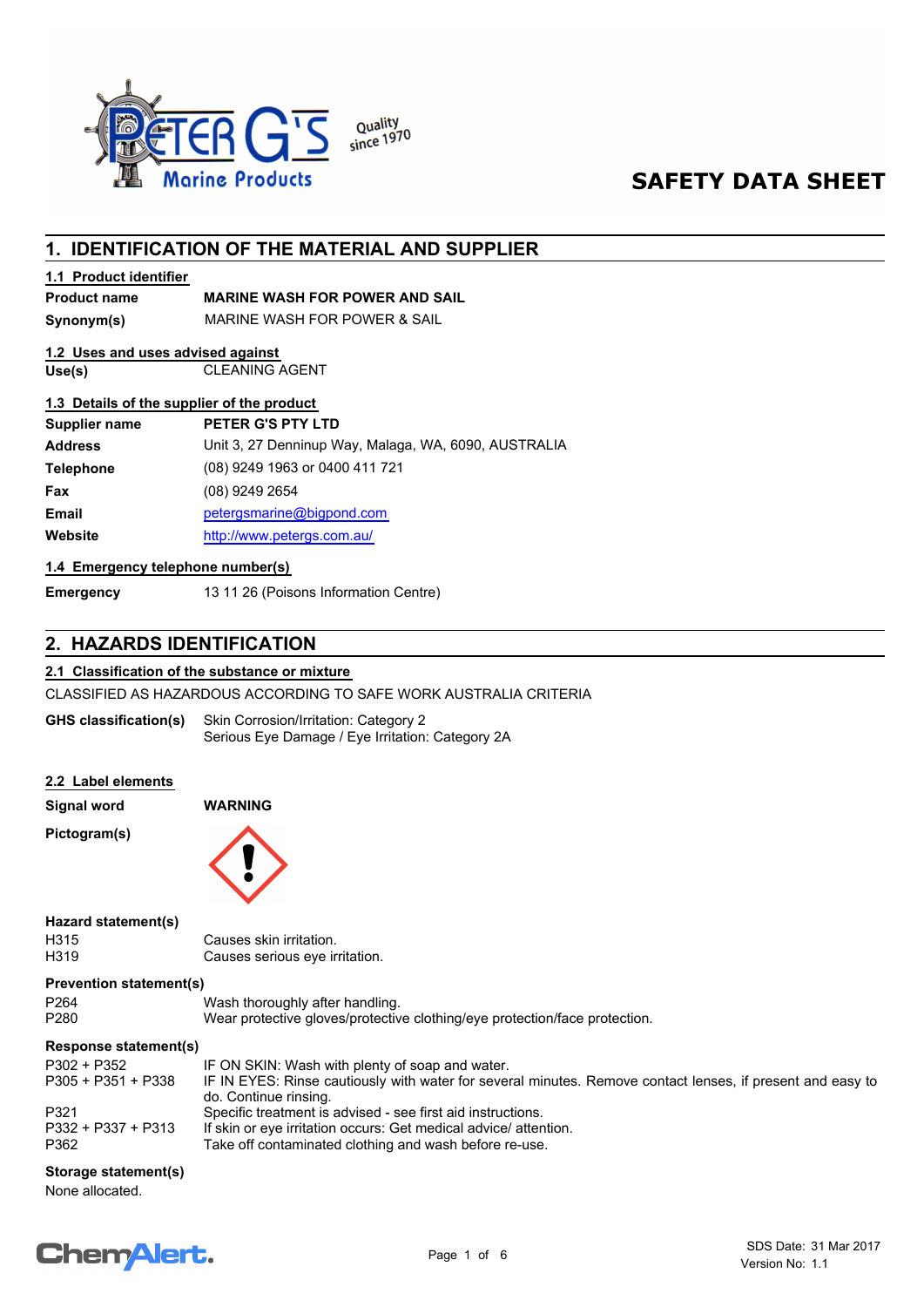## **Disposal statement(s)**

None allocated.

#### **2.3 Other hazards**

No information provided.

## **3. COMPOSITION/ INFORMATION ON INGREDIENTS**

#### **3.1 Substances / Mixtures**

| Ingredient                   | <b>CAS Number</b>        | <b>EC Number</b>         | <b>Content</b> |
|------------------------------|--------------------------|--------------------------|----------------|
| COCONUT DIETHANOLAMIDE       | 68603-42-9               | 271-657-0                | < 10%          |
| ETHANOL                      | 64-17-5                  | 200-578-6                | < 10%          |
| SODIUM HYDROXIDE             | 1310-73-2                | 215-185-5                | $< 5\%$        |
| PHOSPHORIC ACID              | 7664-38-2                | 231-633-2                | $< 1\%$        |
| NON HAZARDOUS INGREDIENTS    | Not Available            | Not Available            | Remainder      |
| SODIUM ALKYL SULPHONATE(S)   | $\overline{\phantom{0}}$ | $\overline{\phantom{0}}$ | 10 to 30%      |
| ALKYL BENZENE SULPHONIC ACID | $\overline{\phantom{a}}$ | $\overline{\phantom{a}}$ | < 10%          |

## **4. FIRST AID MEASURES**

#### **4.1 Description of first aid measures**

| Eye                         | If in eyes, hold eyelids apart and flush continuously with running water. Continue flushing until advised to<br>stop by a Poisons Information Centre, a doctor, or for at least 15 minutes.                 |
|-----------------------------|-------------------------------------------------------------------------------------------------------------------------------------------------------------------------------------------------------------|
| <b>Inhalation</b>           | If inhaled, remove from contaminated area. Apply artificial respiration if not breathing.                                                                                                                   |
| <b>Skin</b>                 | If skin or hair contact occurs, remove contaminated clothing and flush skin and hair with running water.<br>Continue flushing with water until advised to stop by a Poisons Information Centre or a doctor. |
| Ingestion                   | For advice, contact a Poisons Information Centre on 13 11 26 (Australia Wide) or a doctor (at once). If<br>swallowed, do not induce vomiting.                                                               |
| <b>First aid facilities</b> | None allocated.                                                                                                                                                                                             |

#### **4.2 Most important symptoms and effects, both acute and delayed**

Irritating to the eyes and skin.

#### **4.3 Immediate medical attention and special treatment needed**

Treat symptomatically.

## **5. FIRE FIGHTING MEASURES**

#### **5.1 Extinguishing media**

Use an extinguishing agent suitable for the surrounding fire.

#### **5.2 Special hazards arising from the substance or mixture**

Non flammable. May evolve toxic gases if strongly heated.

#### **5.3 Advice for firefighters**

Treat as per requirements for surrounding fires. Evacuate area and contact emergency services. Remain upwind and notify those downwind of hazard. Wear full protective equipment including Self Contained Breathing Apparatus (SCBA) when combating fire. Use waterfog to cool intact containers and nearby storage areas.

#### **5.4 Hazchem code**

None allocated.

## **6. ACCIDENTAL RELEASE MEASURES**

#### **6.1 Personal precautions, protective equipment and emergency procedures**

Wear Personal Protective Equipment (PPE) as detailed in section 8 of the SDS.

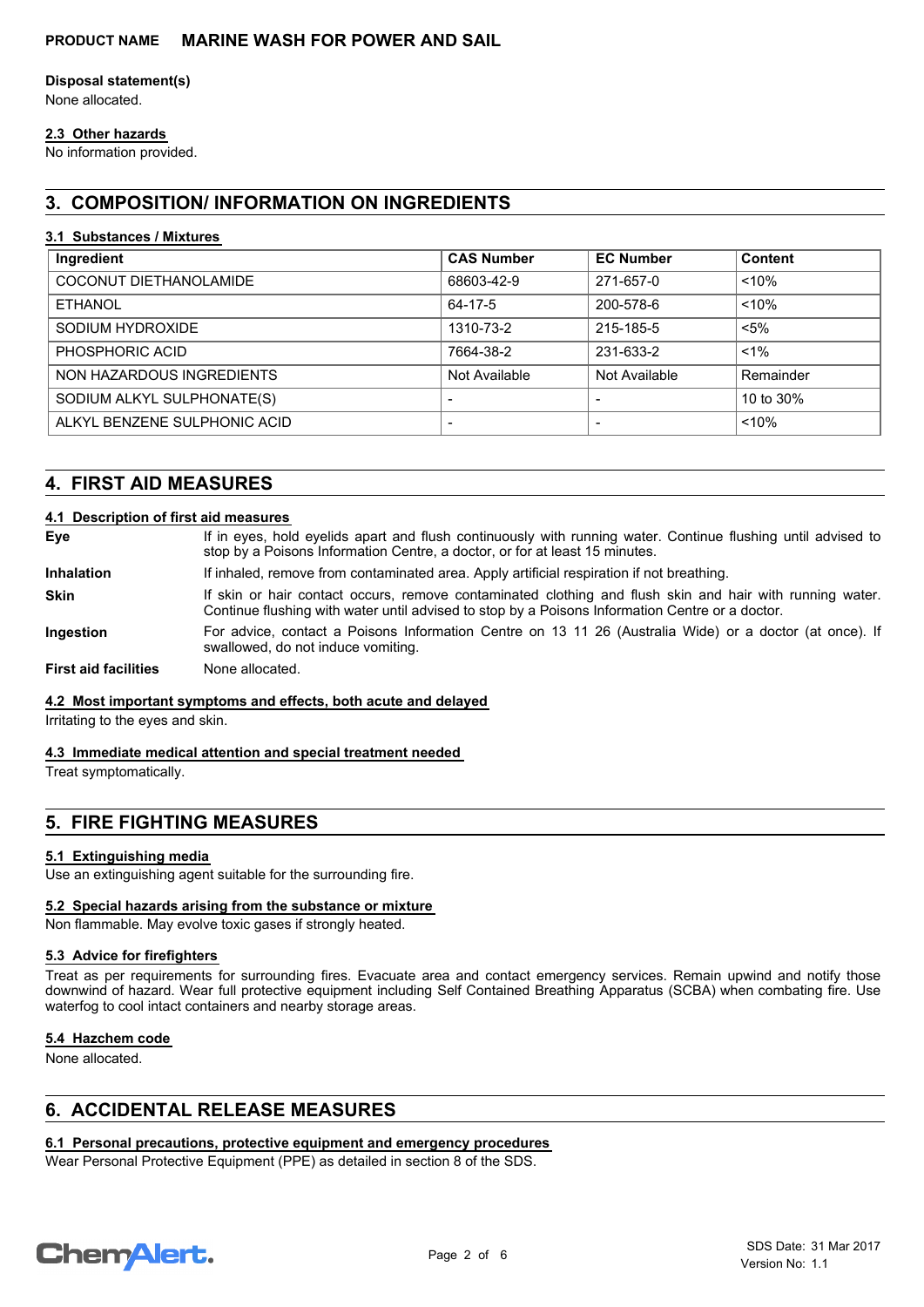#### **6.2 Environmental precautions**

Prevent product from entering drains and waterways.

#### **6.3 Methods of cleaning up**

Contain spillage, then cover / absorb spill with non-combustible absorbent material (vermiculite, sand, or similar), collect and place in suitable containers for disposal.

#### **6.4 Reference to other sections**

See Sections 8 and 13 for exposure controls and disposal.

## **7. HANDLING AND STORAGE**

#### **7.1 Precautions for safe handling**

Before use carefully read the product label. Use of safe work practices are recommended to avoid eye or skin contact and inhalation. Observe good personal hygiene, including washing hands before eating. Prohibit eating, drinking and smoking in contaminated areas.

#### **7.2 Conditions for safe storage, including any incompatibilities**

Store in a cool, dry, well ventilated area, removed from incompatible substances and foodstuffs. Ensure containers are adequately labelled, protected from physical damage and sealed when not in use. Check regularly for leaks or spills.

#### **7.3 Specific end use(s)**

No information provided.

## **8. EXPOSURE CONTROLS / PERSONAL PROTECTION**

#### **8.1 Control parameters**

#### **Exposure standards**

| Ingredient                         | <b>Reference</b> | <b>TWA</b>               |                   | <b>STEL</b>              |                                       |
|------------------------------------|------------------|--------------------------|-------------------|--------------------------|---------------------------------------|
|                                    |                  | ppm                      | mq/m <sup>3</sup> | ppm                      | mg/m <sup>3</sup>                     |
| Ethanol                            | SWA (AUS)        | 1000                     | 1880              | $-$                      | $\hspace{0.05cm}$ – $\hspace{0.05cm}$ |
| Phosphoric acid                    | SWA (AUS)        | --                       |                   | $\overline{\phantom{a}}$ |                                       |
| Sodium hydroxide (peak limitation) | SWA (AUS)        | $\overline{\phantom{a}}$ | 2 (Peak)          | $\overline{\phantom{a}}$ | $\overline{\phantom{m}}$              |

#### **Biological limits**

No biological limit values have been entered for this product.

#### **8.2 Exposure controls**

**Engineering controls**

Avoid inhalation. Use in well ventilated areas. Maintain vapour levels below the recommended exposure standard.

#### **PPE**

| Eve / Face  | Wear splash-proof goggles.                                                          |
|-------------|-------------------------------------------------------------------------------------|
| Hands       | Wear PVC or rubber gloves.                                                          |
| Bodv        | When using large quantities or where heavy contamination is likely, wear coveralls. |
| Respiratory | Not required under normal conditions of use.                                        |
|             |                                                                                     |



## **9. PHYSICAL AND CHEMICAL PROPERTIES**

#### **9.1 Information on basic physical and chemical properties**

| Appearance           |
|----------------------|
| Odour                |
| <b>Flammability</b>  |
| <b>Flash point</b>   |
| <b>Boiling point</b> |

**YELLOW LIQUID Odour** EUCALYPTUS ODOUR **NON FLAMMABLE Flash point** NOT RELEVANT 100°C (Approximately)

# **ChemAlert.**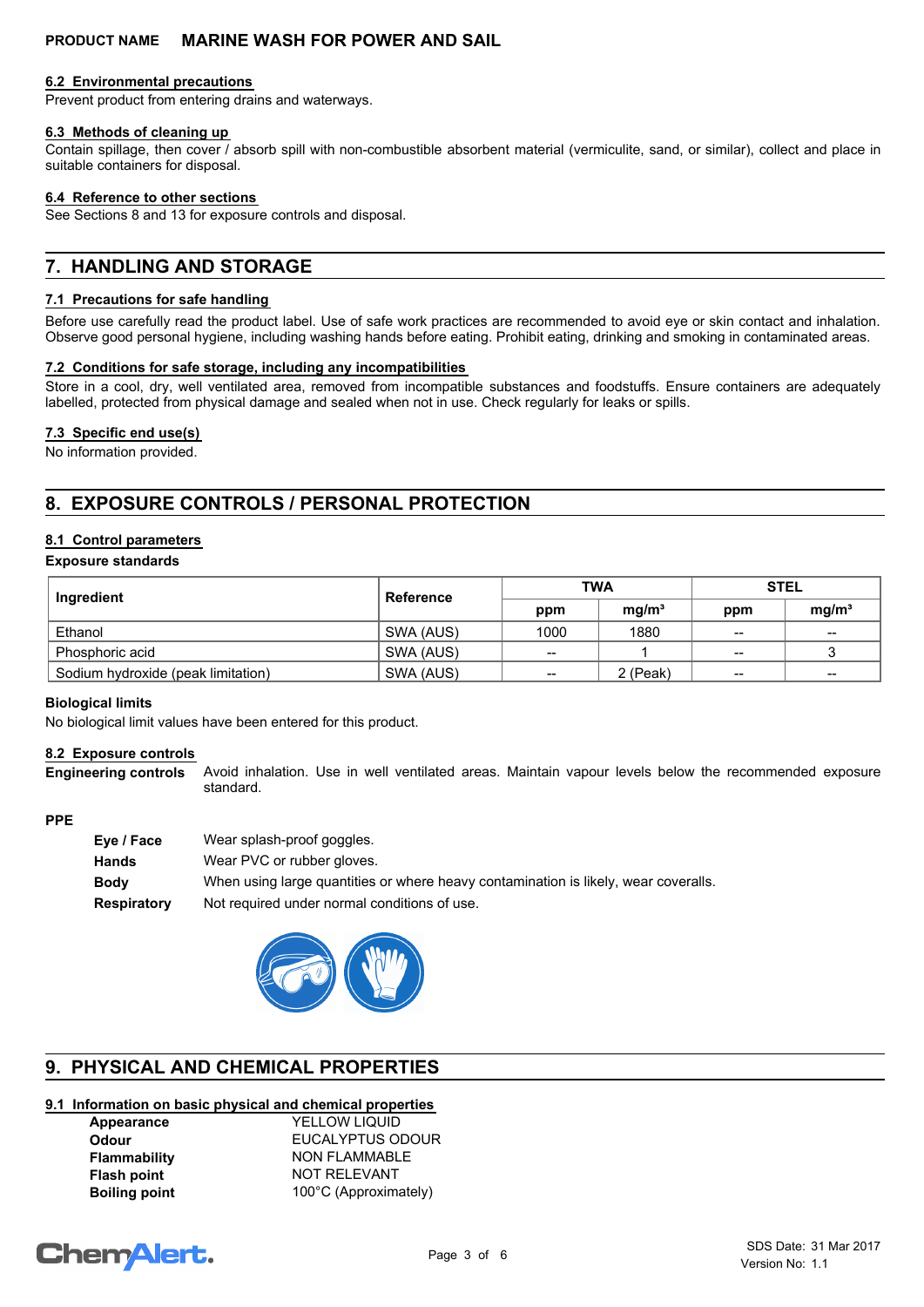#### **9.1 Information on basic physical and chemical properties**

| <b>Melting point</b>             | <b>NOT AVAILABLE</b>    |
|----------------------------------|-------------------------|
| <b>Evaporation rate</b>          | <b>NOT AVAILABLE</b>    |
| рH                               | $< 11.5$ (1 % solution) |
| <b>Vapour density</b>            | <b>NOT AVAILABLE</b>    |
| <b>Specific gravity</b>          | 1 (Approximately)       |
| Solubility (water)               | <b>SOLUBLE</b>          |
| Vapour pressure                  | NOT AVAILABLE           |
| <b>Upper explosion limit</b>     | <b>NOT RELEVANT</b>     |
| <b>Lower explosion limit</b>     | <b>NOT RELEVANT</b>     |
| <b>Partition coefficient</b>     | NOT AVAILABLE           |
| <b>Autoignition temperature</b>  | NOT AVAILABLE           |
| <b>Decomposition temperature</b> | NOT AVAILABLE           |
| <b>Viscosity</b>                 | NOT AVAILABLE           |
| <b>Explosive properties</b>      | <b>NOT AVAILABLE</b>    |
| <b>Oxidising properties</b>      | <b>NOT AVAILABLE</b>    |
| <b>Odour threshold</b>           | <b>NOT AVAILABLE</b>    |

## **10. STABILITY AND REACTIVITY**

#### **10.1 Reactivity**

Carefully review all information provided in sections 10.2 to 10.6.

#### **10.2 Chemical stability**

Stable under recommended conditions of storage.

#### **10.3 Possibility of hazardous reactions**

Polymerization is not expected to occur.

#### **10.4 Conditions to avoid**

Avoid heat, sparks, open flames and other ignition sources.

#### **10.5 Incompatible materials**

Incompatible with oxidising agents (e.g. hypochlorites) and acids (e.g. nitric acid).

#### **10.6 Hazardous decomposition products**

May evolve toxic gases if heated to decomposition.

## **11. TOXICOLOGICAL INFORMATION**

#### **11.1 Information on toxicological effects**

**Acute toxicity** Based on available data, the classification criteria are not met.

## **Information available for the ingredient(s):**

| Ingredient                         |                                                                                                                                  | <b>Oral Toxicity (LD50)</b> | <b>Dermal Toxicity (LD50)</b> | <b>Inhalation Toxicity</b><br>(LC50) |
|------------------------------------|----------------------------------------------------------------------------------------------------------------------------------|-----------------------------|-------------------------------|--------------------------------------|
| <b>ETHANOL</b>                     |                                                                                                                                  | 3450 mg/kg (mouse)          |                               | 20000 ppm/10 hours                   |
| PHOSPHORIC ACID                    |                                                                                                                                  | 1530 mg/kg (rat)            | 2740 mg/kg (rabbit)           | --                                   |
| <b>Skin</b>                        | Irritating to the skin. Contact may result in irritation, redness, rash and dermatitis.                                          |                             |                               |                                      |
| Eye                                | Irritating to the eyes. Contact may result in irritation, lacrimation, pain and redness.                                         |                             |                               |                                      |
| <b>Sensitisation</b>               | Not classified as causing skin or respiratory sensitisation.                                                                     |                             |                               |                                      |
| <b>Mutagenicity</b>                | Not classified as a mutagen.                                                                                                     |                             |                               |                                      |
| Carcinogenicity                    | Not classified as a carcinogen.                                                                                                  |                             |                               |                                      |
| <b>Reproductive</b>                | Not classified as a reproductive toxin.                                                                                          |                             |                               |                                      |
| STOT - single<br>exposure          | Over exposure may result in irritation of the nose and throat, coughing, dizziness and headache.                                 |                             |                               |                                      |
| <b>STOT - repeated</b><br>exposure | Not classified as causing organ damage from repeated exposure. Adverse effects are generally associated<br>with single exposure. |                             |                               |                                      |
| <b>Aspiration</b>                  | Not classified as causing aspiration.                                                                                            |                             |                               |                                      |

## **Chemalert.**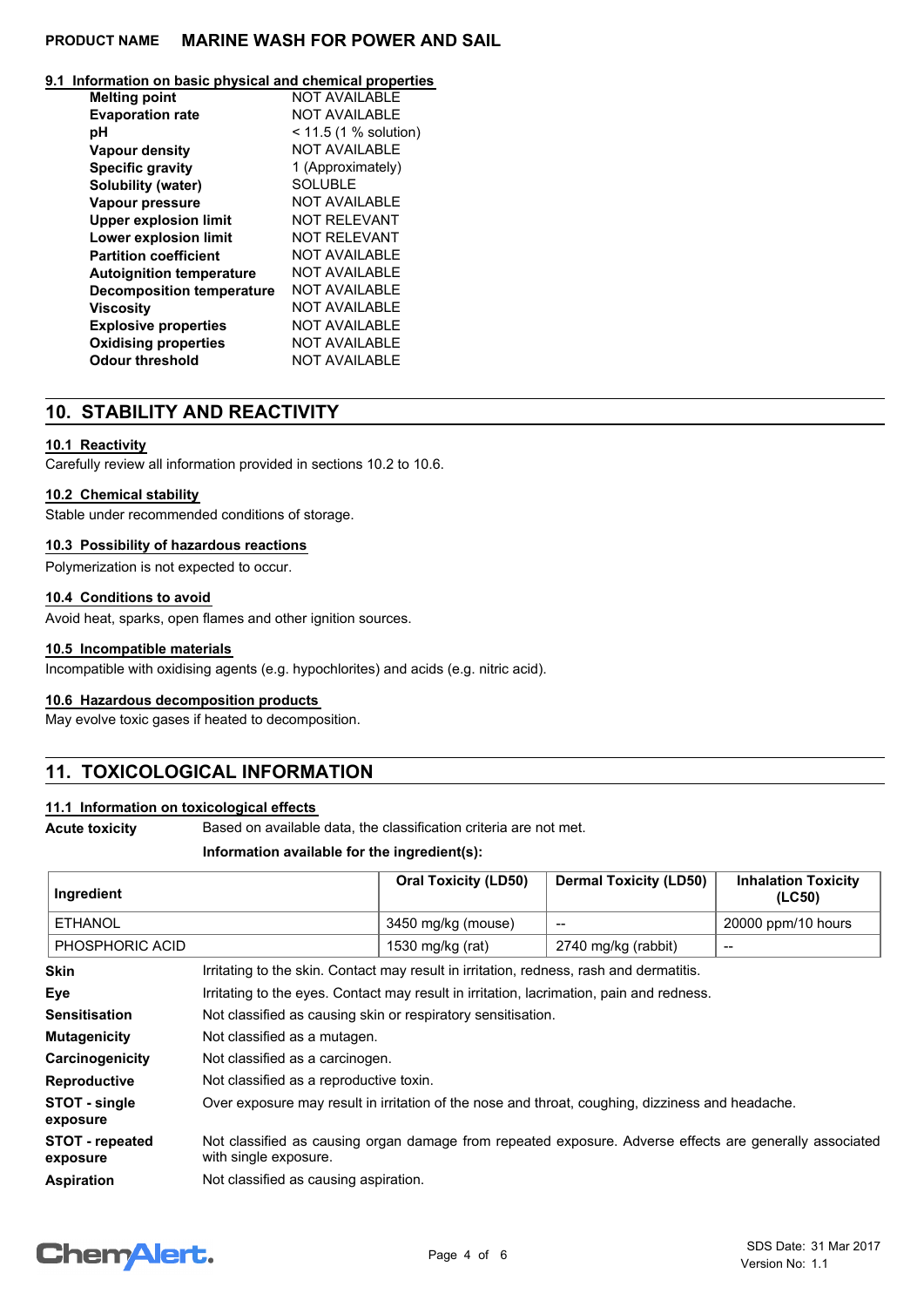## **12. ECOLOGICAL INFORMATION**

#### **12.1 Toxicity**

No information provided.

**12.2 Persistence and degradability**

No information provided.

#### **12.3 Bioaccumulative potential**

Does not bioaccumulate significantly.

#### **12.4 Mobility in soil**

Water based product mobile in water and soil.

## **12.5 Other adverse effects**

No information provided.

## **13. DISPOSAL CONSIDERATIONS**

#### **13.1 Waste treatment methods**

For small amounts, absorb with sand, vermiculite or similar and dispose of to an approved landfill site. Contact the manufacturer/supplier for additional information if disposing of large quantities (if required). Prevent contamination of drains and waterways as aquatic life may be threatened and environmental damage may result. **Waste disposal**

Legislation **Dispose of in accordance with relevant local legislation.** 

## **14. TRANSPORT INFORMATION**

## **NOT CLASSIFIED AS A DANGEROUS GOOD BY THE CRITERIA OF THE ADG CODE, IMDG OR IATA**

|                                     | <b>LAND TRANSPORT (ADG)</b> | <b>SEA TRANSPORT (IMDG / IMO)</b> | AIR TRANSPORT (IATA / ICAO) |
|-------------------------------------|-----------------------------|-----------------------------------|-----------------------------|
| 14.1 UN Number                      | None allocated.             | None allocated.                   | None allocated.             |
| 14.2 Proper<br><b>Shipping Name</b> | None allocated.             | None allocated.                   | None allocated.             |
| 14.3 Transport<br>hazard class      | None allocated.             | None allocated.                   | None allocated.             |
| 14.4 Packing Group                  | None allocated.             | None allocated.                   | None allocated.             |

#### **14.5 Environmental hazards**

No information provided.

#### **14.6 Special precautions for user**

**Hazchem code** None allocated.

## **15. REGULATORY INFORMATION**

|                        |                                                                                                                                                                    | 15.1 Safety, health and environmental requiations/legislation specific for the substance or mixture                                                                                                  |  |  |
|------------------------|--------------------------------------------------------------------------------------------------------------------------------------------------------------------|------------------------------------------------------------------------------------------------------------------------------------------------------------------------------------------------------|--|--|
| <b>Poison schedule</b> | A poison schedule number has not been allocated to this product using the criteria in the Standard for the<br>Uniform Scheduling of Medicines and Poisons (SUSMP). |                                                                                                                                                                                                      |  |  |
| <b>Classifications</b> | Safework Australia criteria is based on the Globally Harmonised System (GHS) of Classification and<br>Labelling of Chemicals.                                      |                                                                                                                                                                                                      |  |  |
|                        |                                                                                                                                                                    | The classifications and phrases listed below are based on the Approved Criteria for Classifying Hazardous<br>Substances [NOHSC: 1008(2004)].                                                         |  |  |
| <b>Hazard codes</b>    | Xi                                                                                                                                                                 | Irritant                                                                                                                                                                                             |  |  |
| <b>Risk phrases</b>    | R36/38                                                                                                                                                             | Irritating to eyes and skin.                                                                                                                                                                         |  |  |
| <b>Safety phrases</b>  | S24/25<br>S <sub>26</sub><br>S <sub>28</sub>                                                                                                                       | Avoid contact with skin and eyes.<br>In case of contact with eyes, rinse immediately with plenty of water and seek medical advice<br>After contact with skin, wash immediately with plenty of water. |  |  |